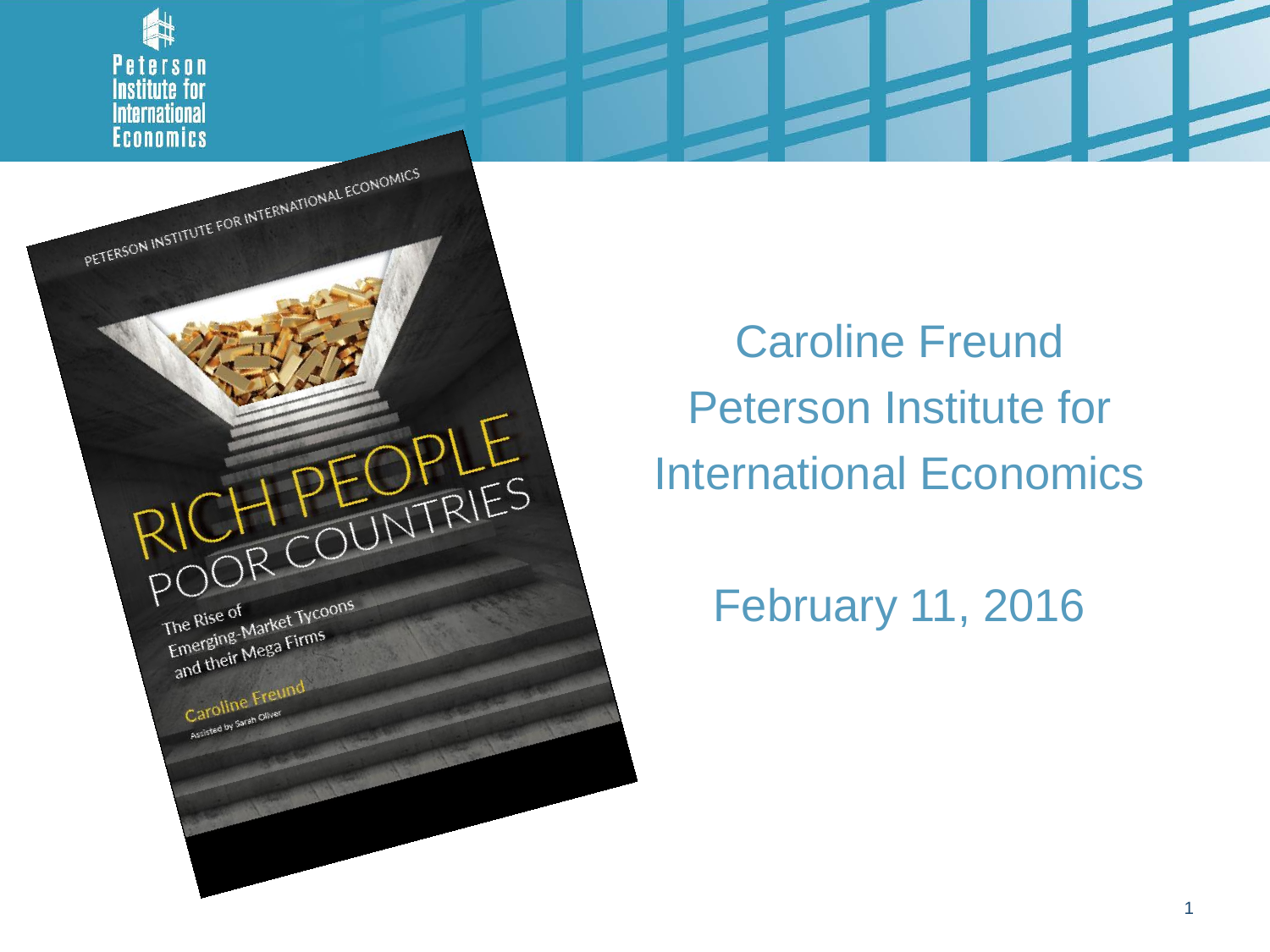

## **Growth in Extreme Wealth**

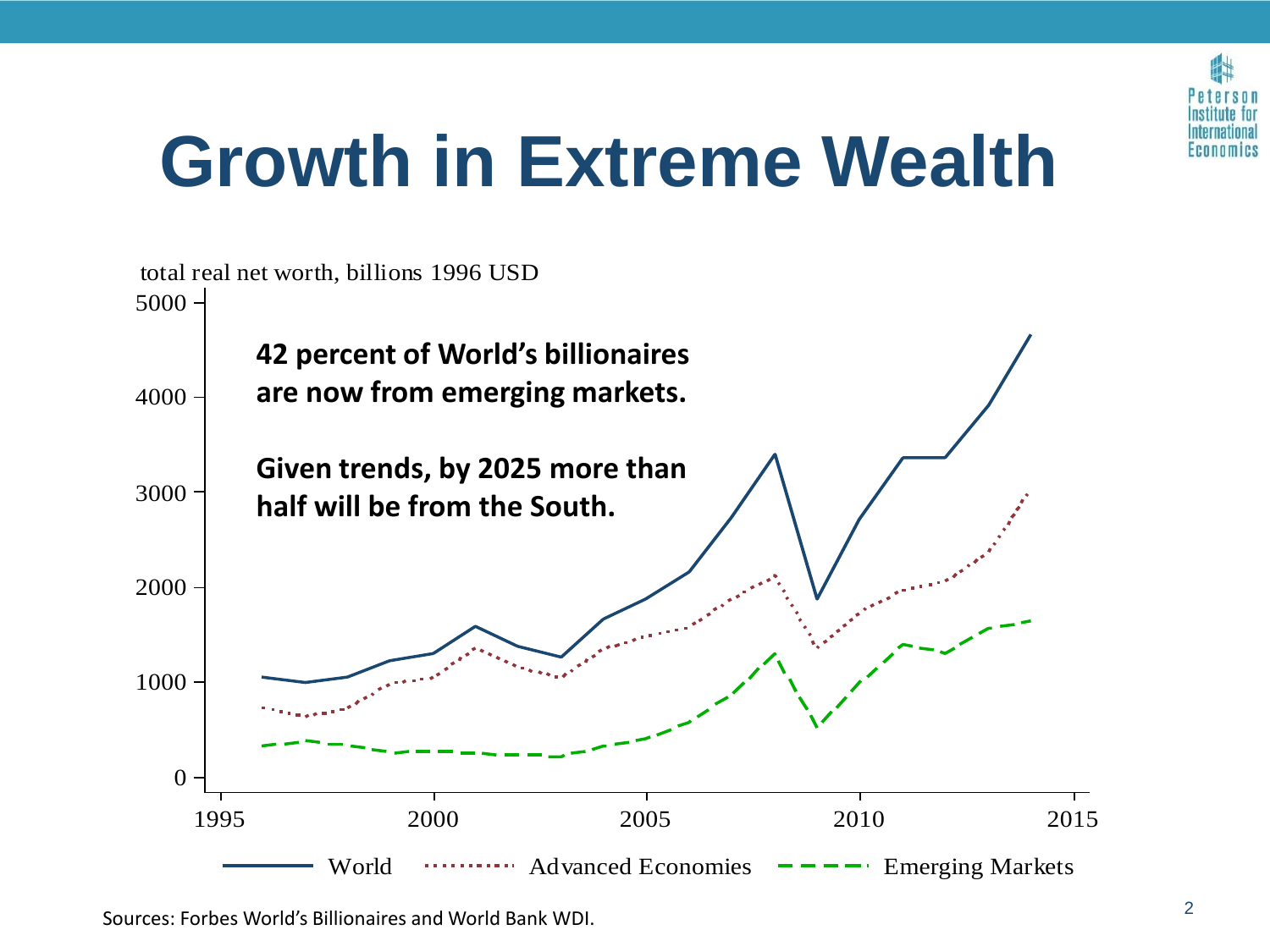

# **Extreme Wealth & Mega Firms**



BRIC countries include Brazil, Russia, China and India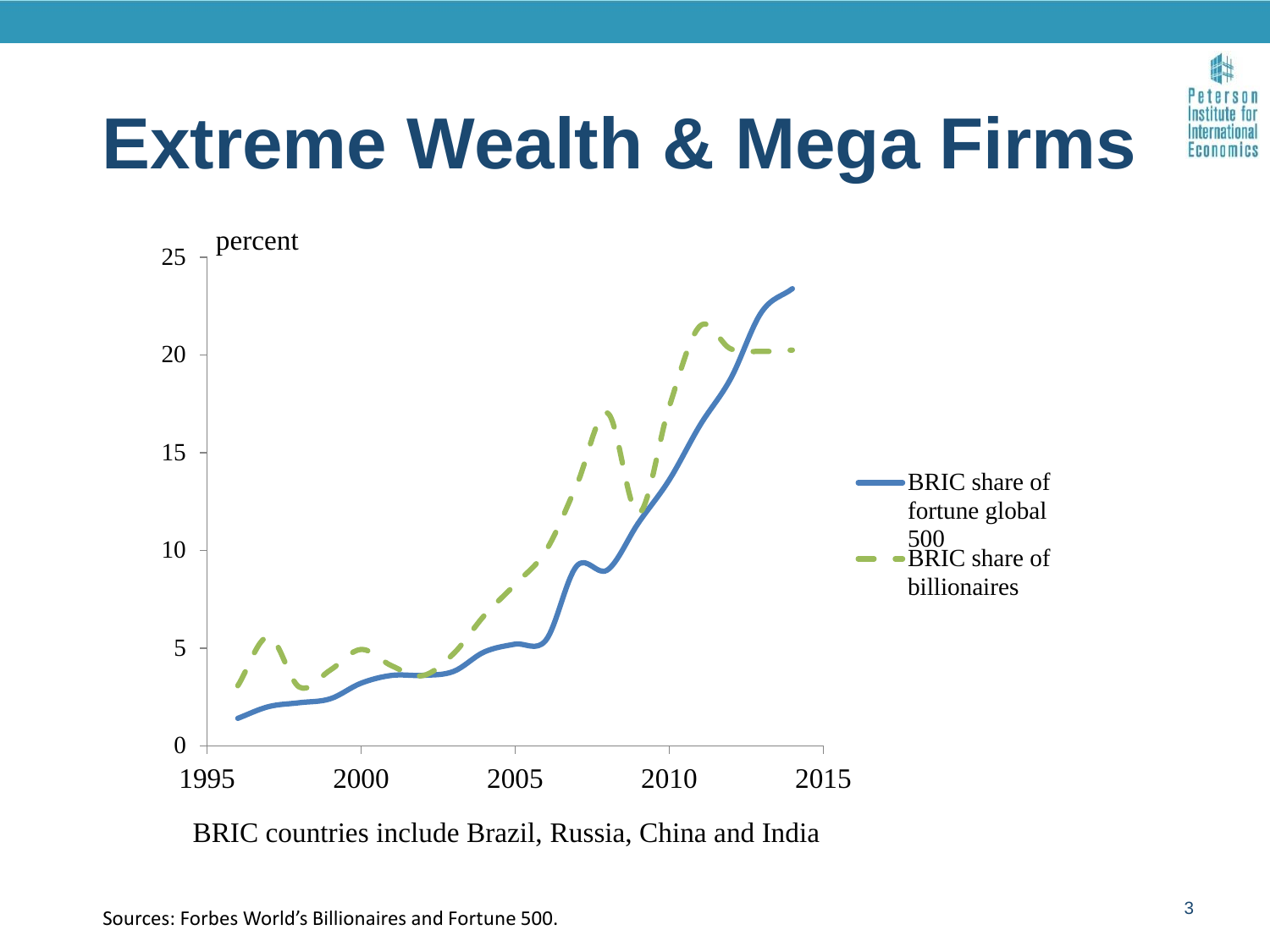

## **Data**

- Forbes Billionaires List 1996-2014
	- Based on shareholder information and ownership information on large private firms
- New characteristics data (based on web searches) 2001, 2014
	- Inherited or self-made wealth
	- Main source of wealth—company, founding date, and industry
	- Political Connections—based on biographic information
- Firms: FT EM 500, Fortune 500, Global 2000, Bloomberg.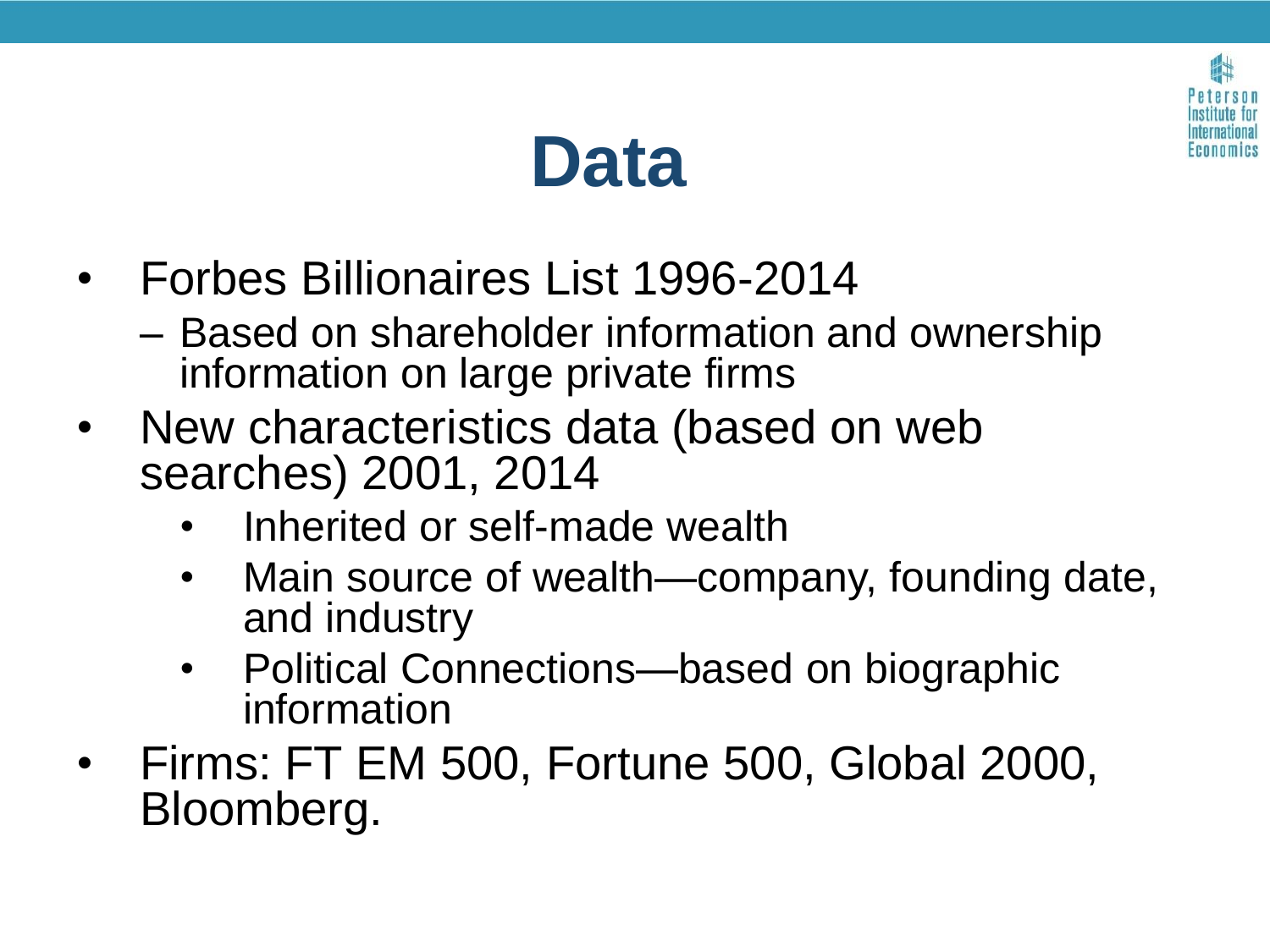

# **Who are the Superrich?**

- Inheritors
- Self-made
	- Company founders
	- Executives
	- Politically connected/resource based
	- Finance/real estate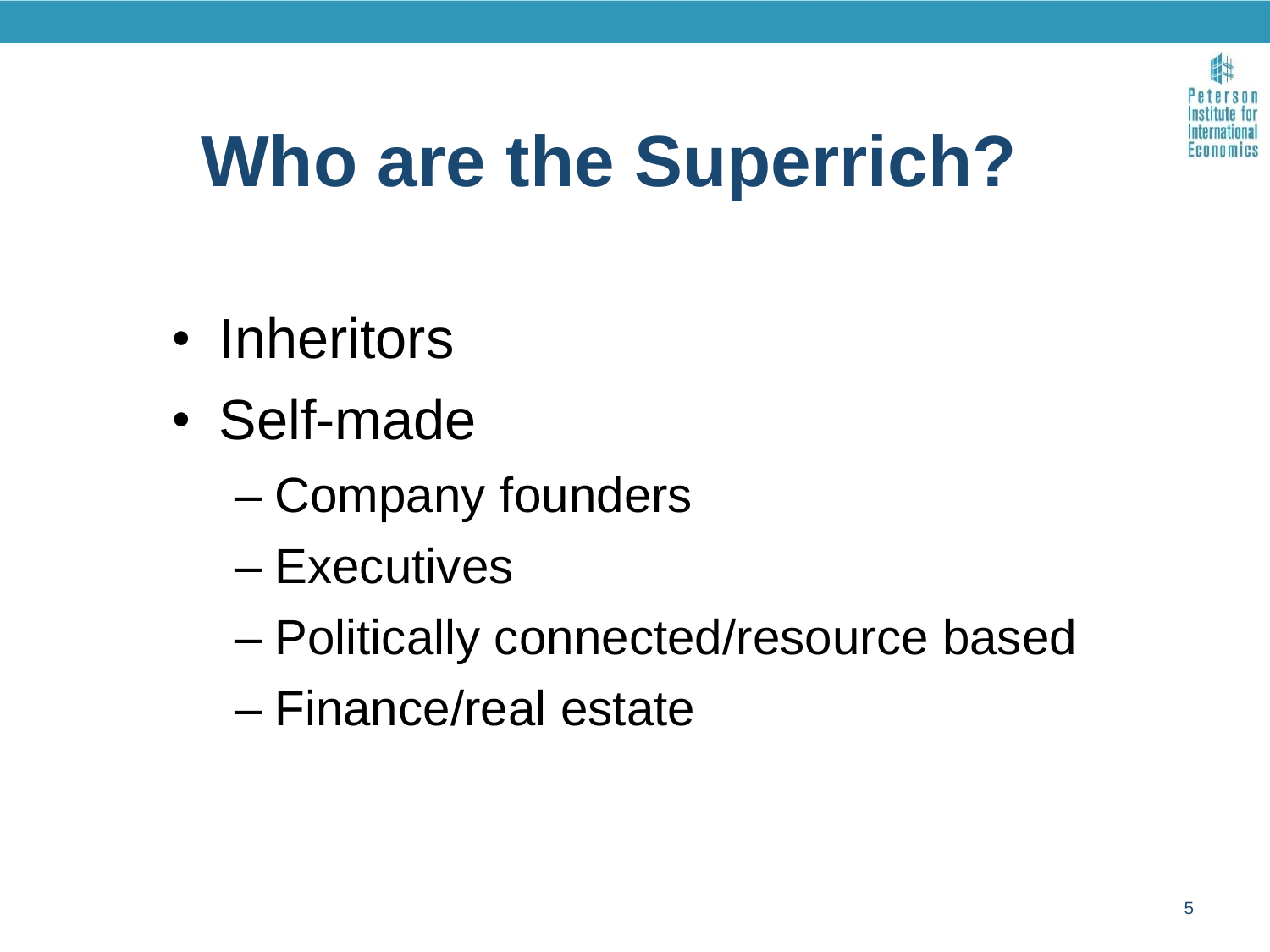

|  | $\mathbf{z}_l$ |  |
|--|----------------|--|

# **Founders**

- Founded a company
- Non-resource
- Non-privatization
- Non-finance/real estate

阿里巴巴集

- Non-license
- No family in gov't or corruption charge



















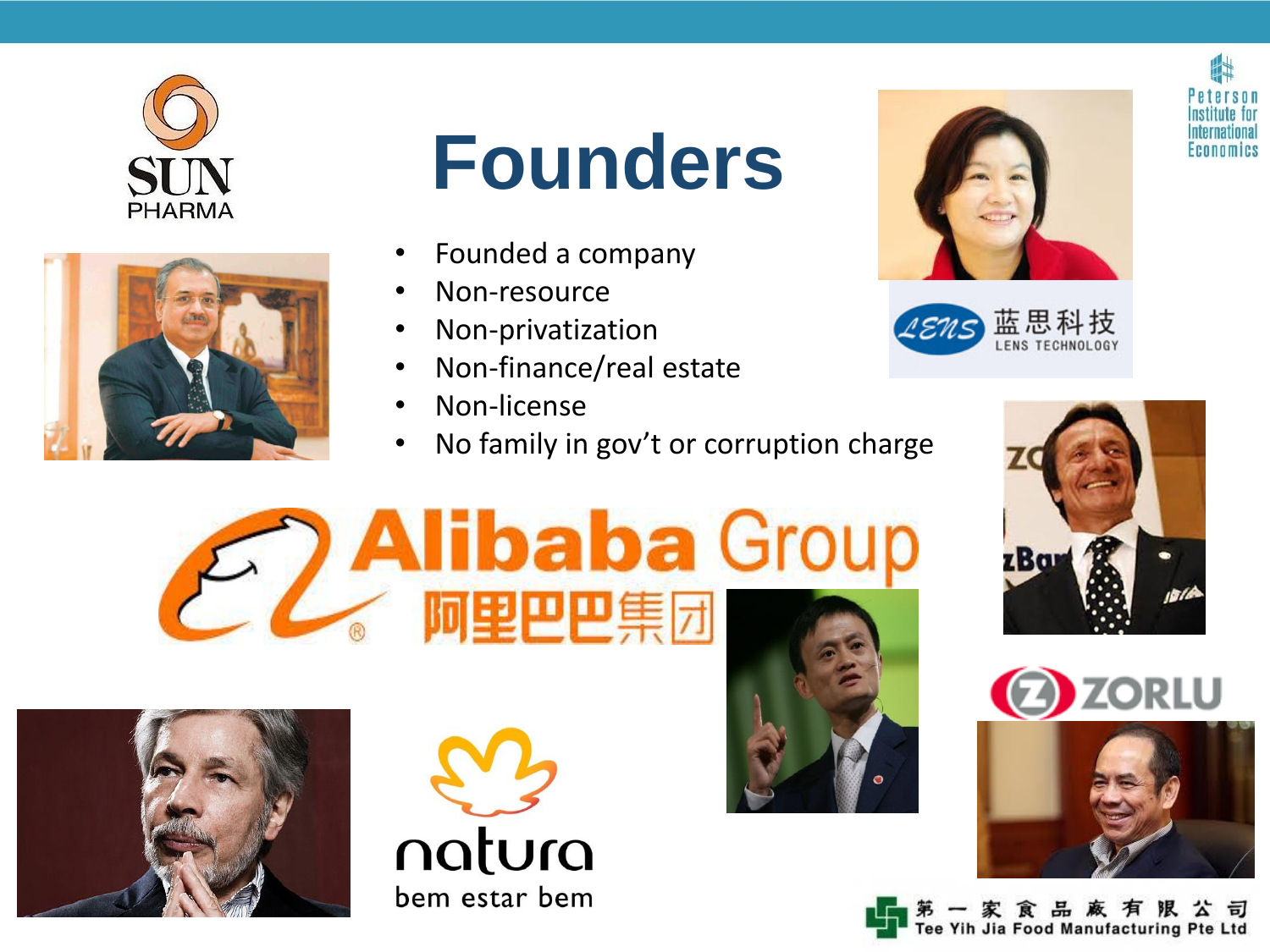

# Sources of Wealth

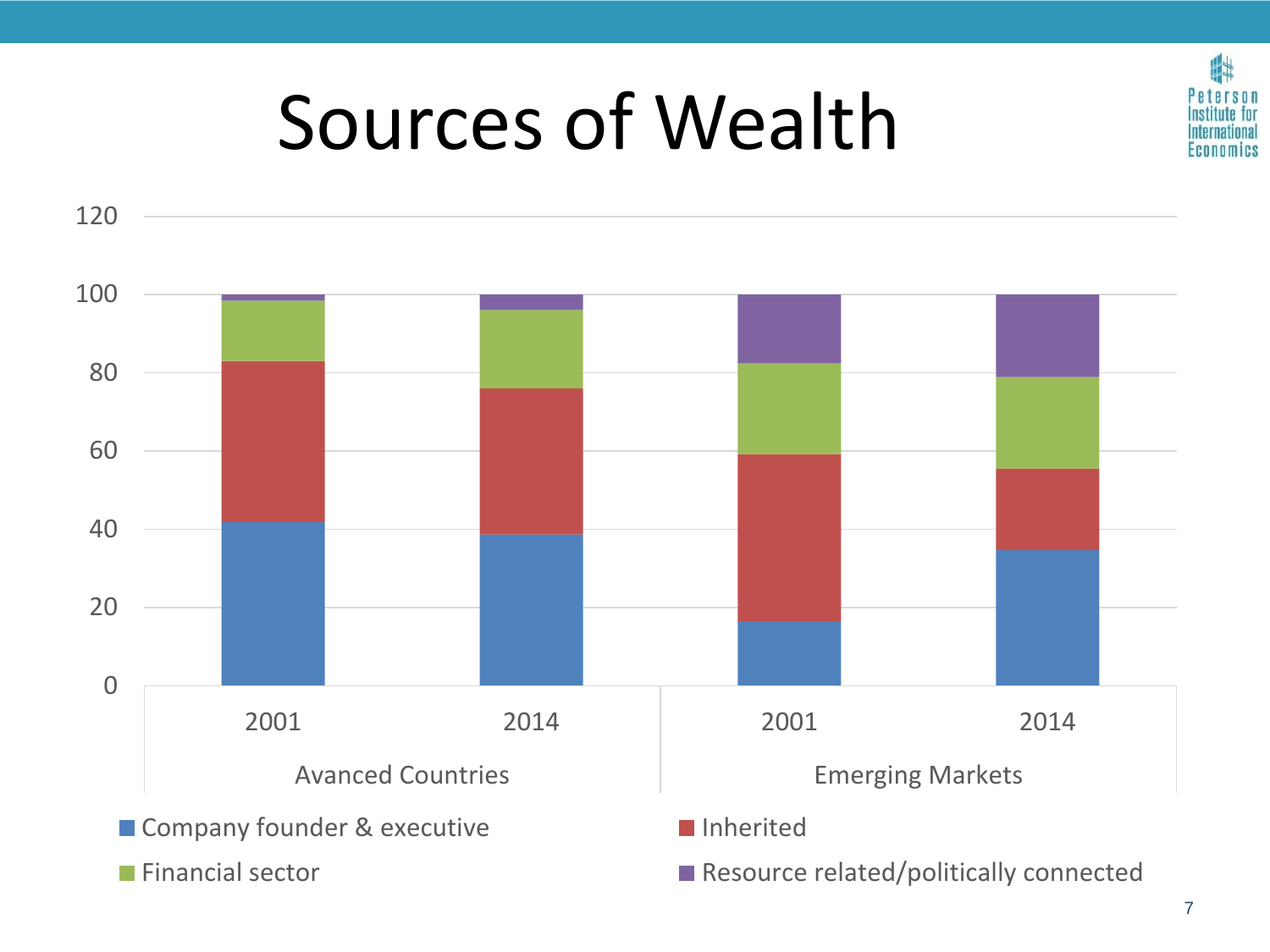

# **BRIC Source of Wealth**

Distribution of billionaires, by source of wealth, 2014



**Financial sector Inherited** 

■ Company founders & executives Political connections, privatization, resources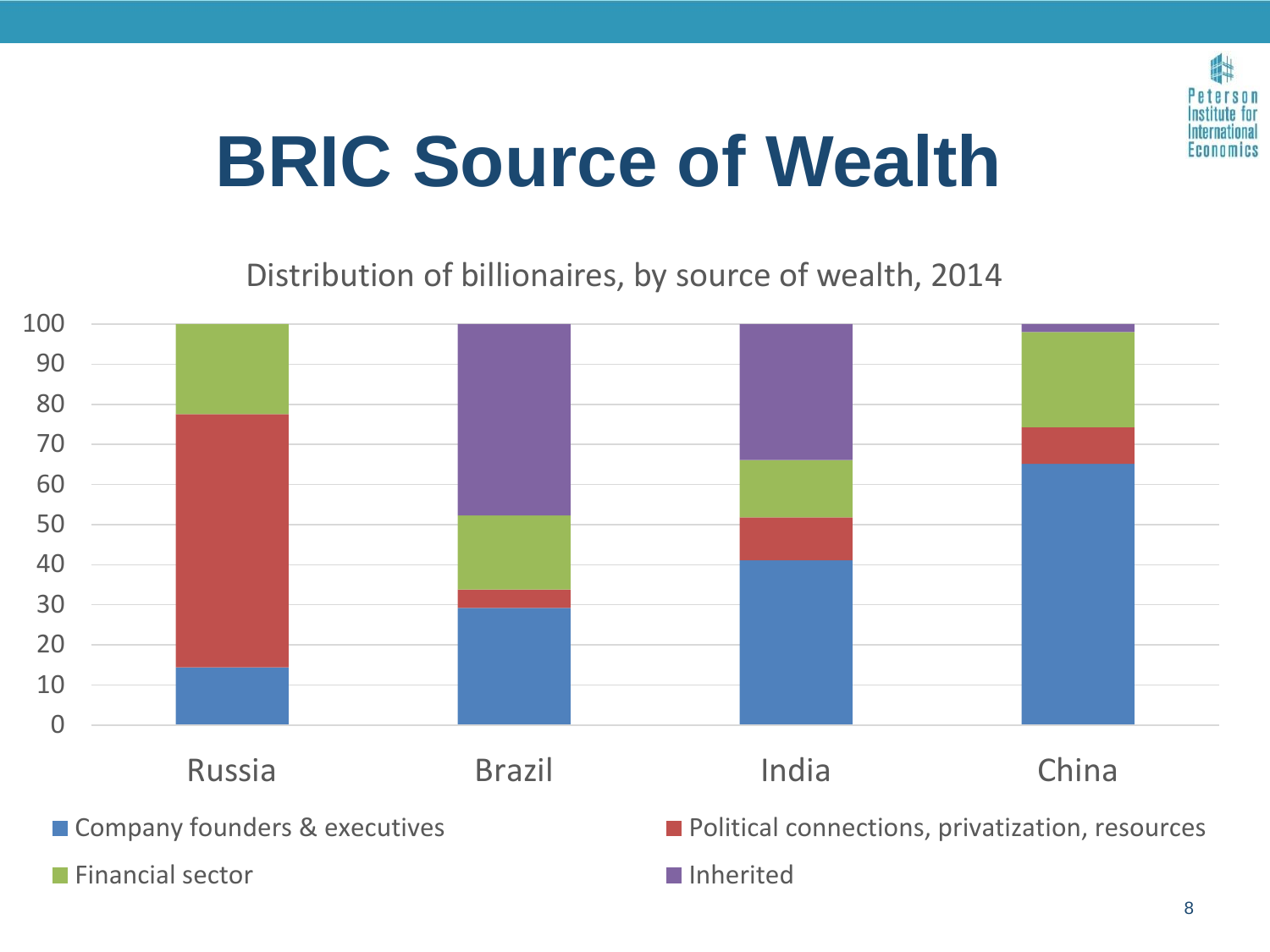

### **Who are the Richest? Chile v. Tunisia**

- 1985 same level of development, 2014 Chile is three times richer
- Chile has 12 billionaires in 2014, Tunisia 0



Horst Paulman Founder: Censocud First hypermarket in 1976 645 stores in Latin America



Marouen Mabrouk Owner: French chain Casino (and Orange) Married to former President Ben Ali's daughter

- Business environment encouraged large *outward* looking firms in Chile.
- Ben Ali clan bought state companies and lured foreign investors in Tunisia.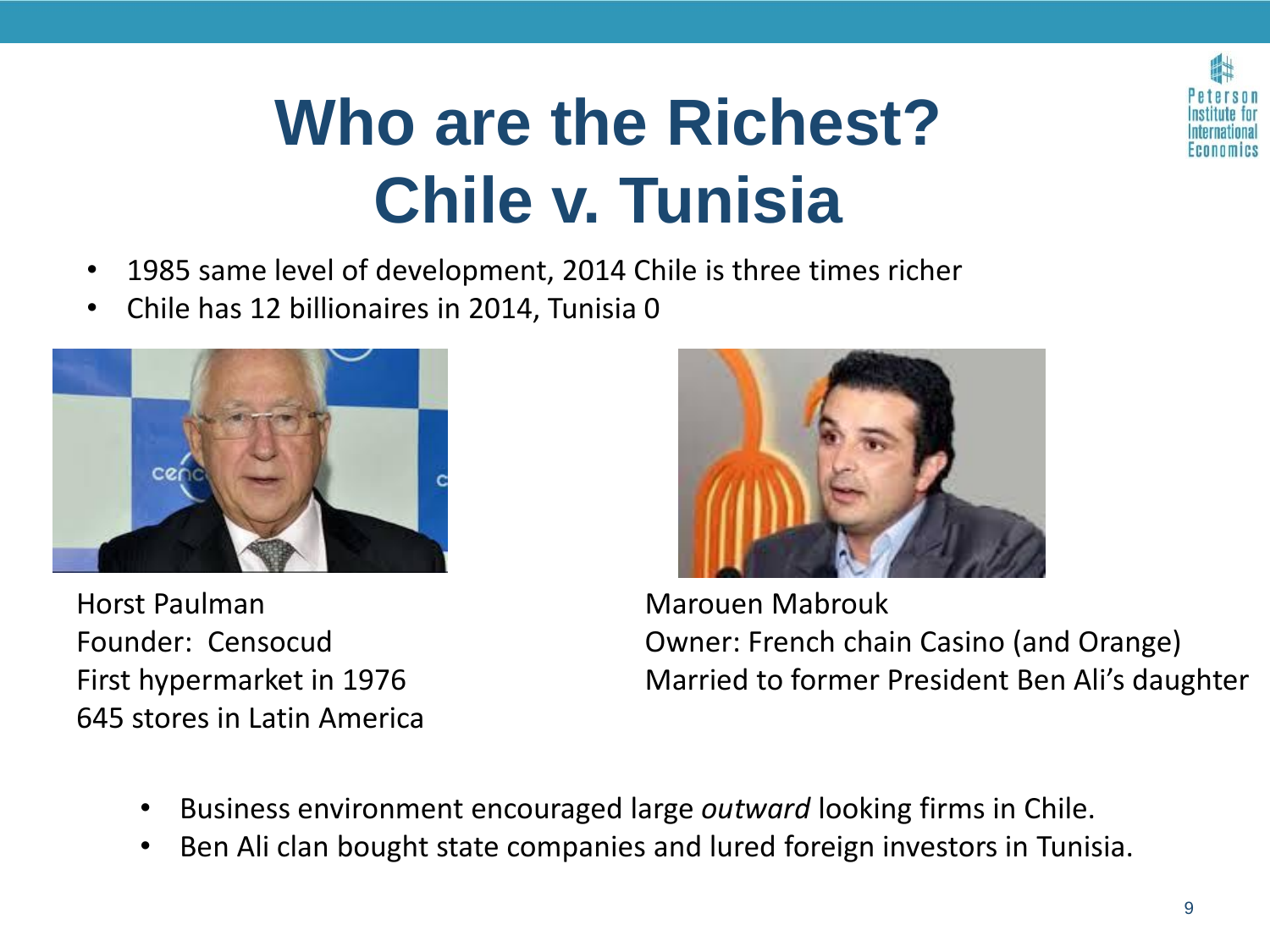

## **Individuals Matter**

- Case studies: eg. Samsung's success & innovations by Lee Kun-Hee of Samsung.
- Large literature showing CEOs explain a significant share of firm policies and performance, controlling for other determinants. Exogenous variation in leadership – (unexpected) death of CEO.
- CEOs with more decision making power matter more.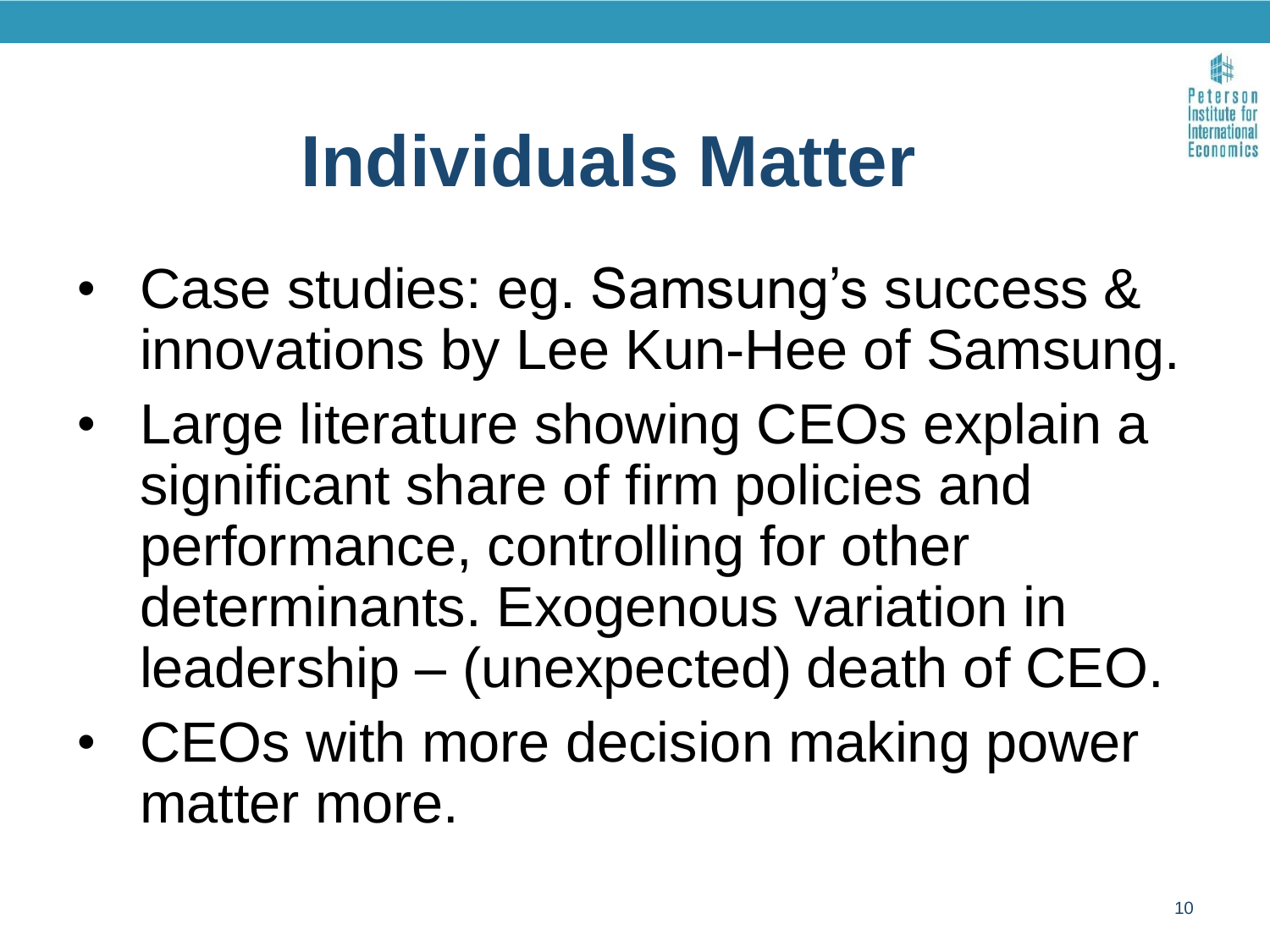

### **Wealth and Large Firms Go Together**

country share of billionaires (percent)

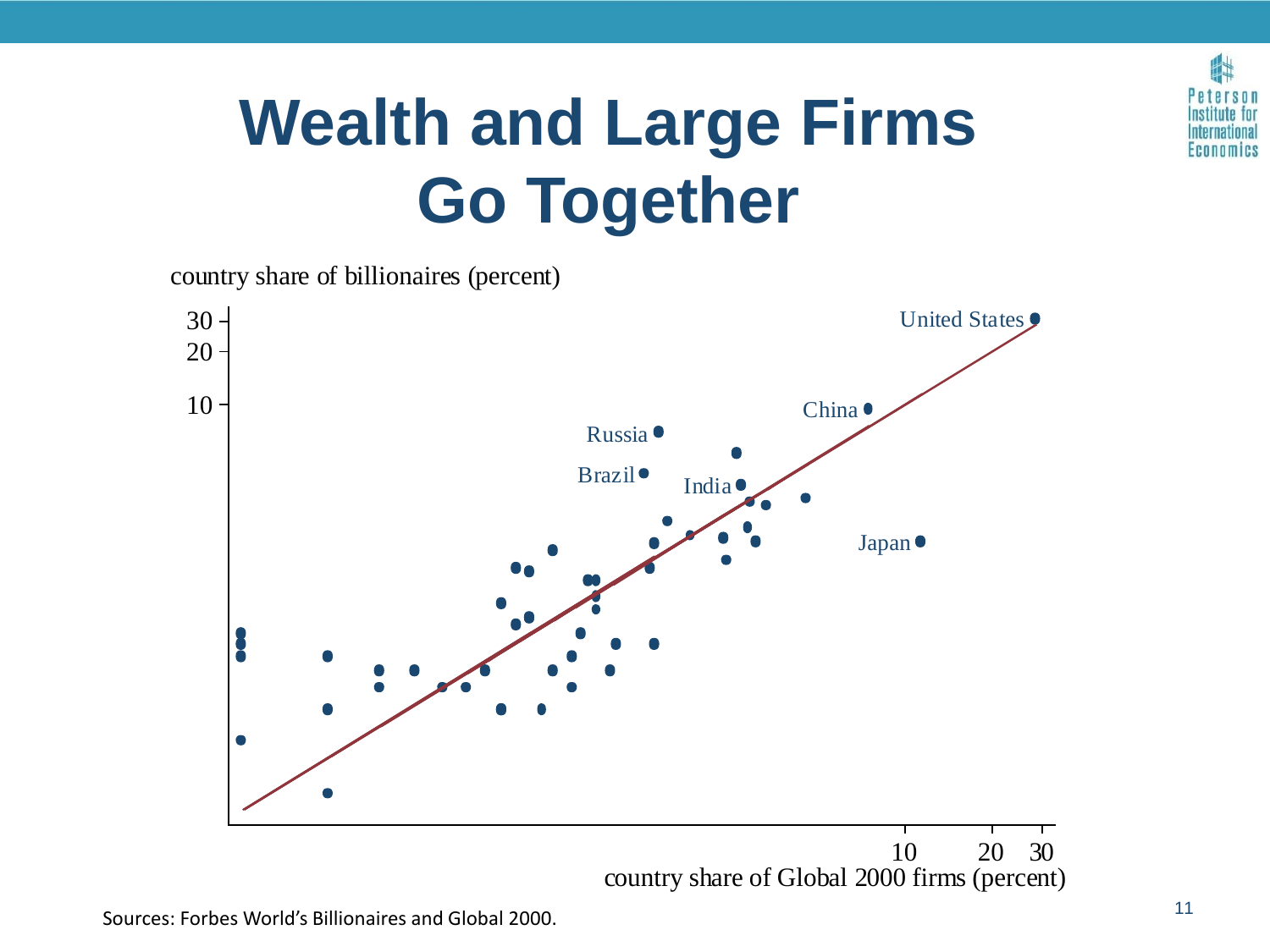

#### **Large Firms Promote Modernization**

- Alfred Chandler's view Scale, R&D, and management.
- Allocative efficiency Firm heterogeneity and resources flow to most productive uses.
- Individual firms matter.

| <b>Economy</b>            |     |     |    | 1962 1993 2014 Economy  | 1962     | 1993 | 2014 |
|---------------------------|-----|-----|----|-------------------------|----------|------|------|
| <b>Advanced economies</b> |     |     |    | <b>Emerging markets</b> |          |      |      |
| <b>United States</b>      | 298 | 160 |    | 128 China               | $\bf{o}$ |      | 95   |
| Japan                     | 31  | 135 | 57 | India                   |          |      |      |

#### Table 4.2 Number of top 500 largest firms, by country, 1962, 1993, and 2014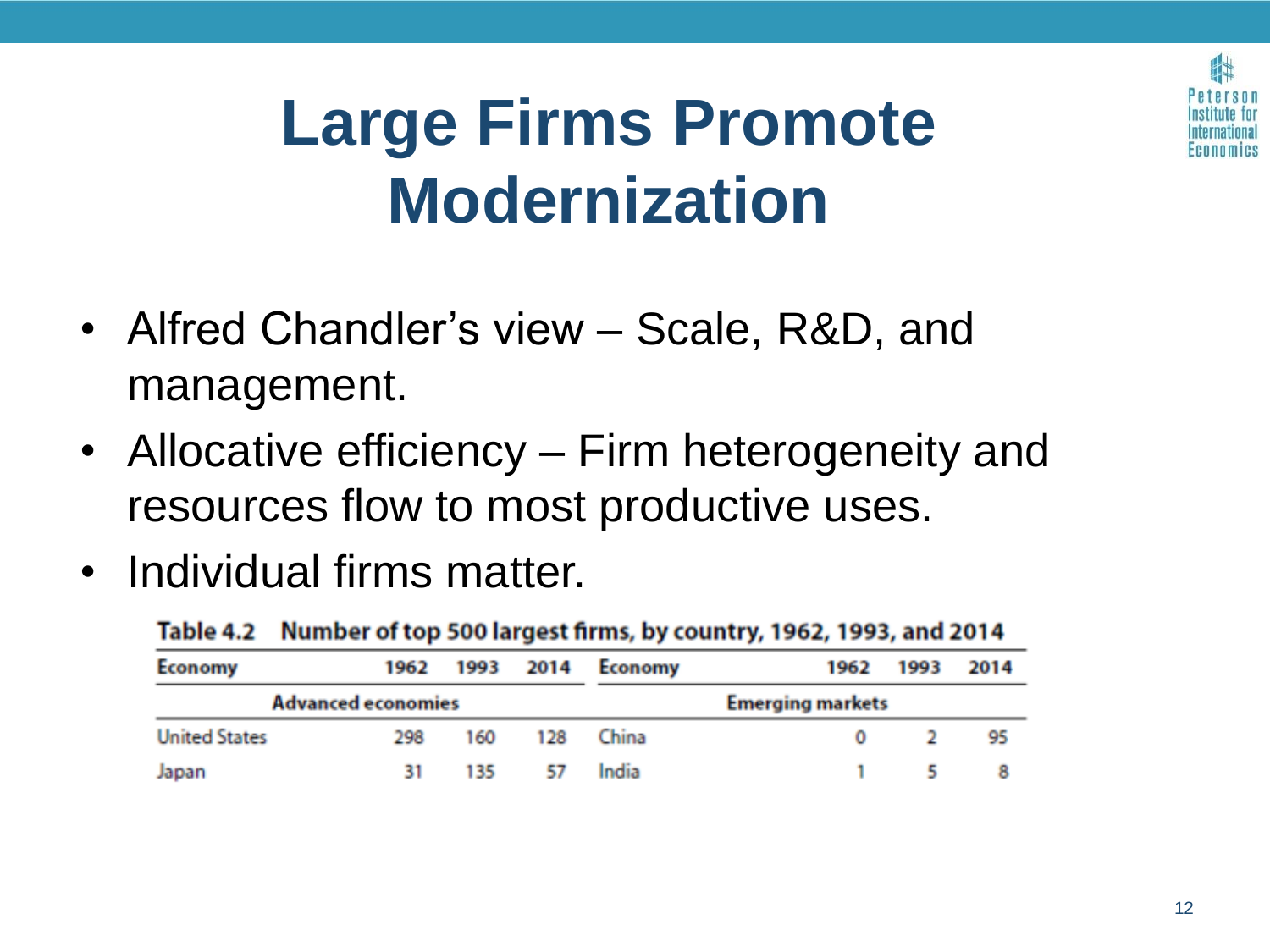

#### **Large Firms & Manufacturing Employment**



Source: van Ark et al. 2010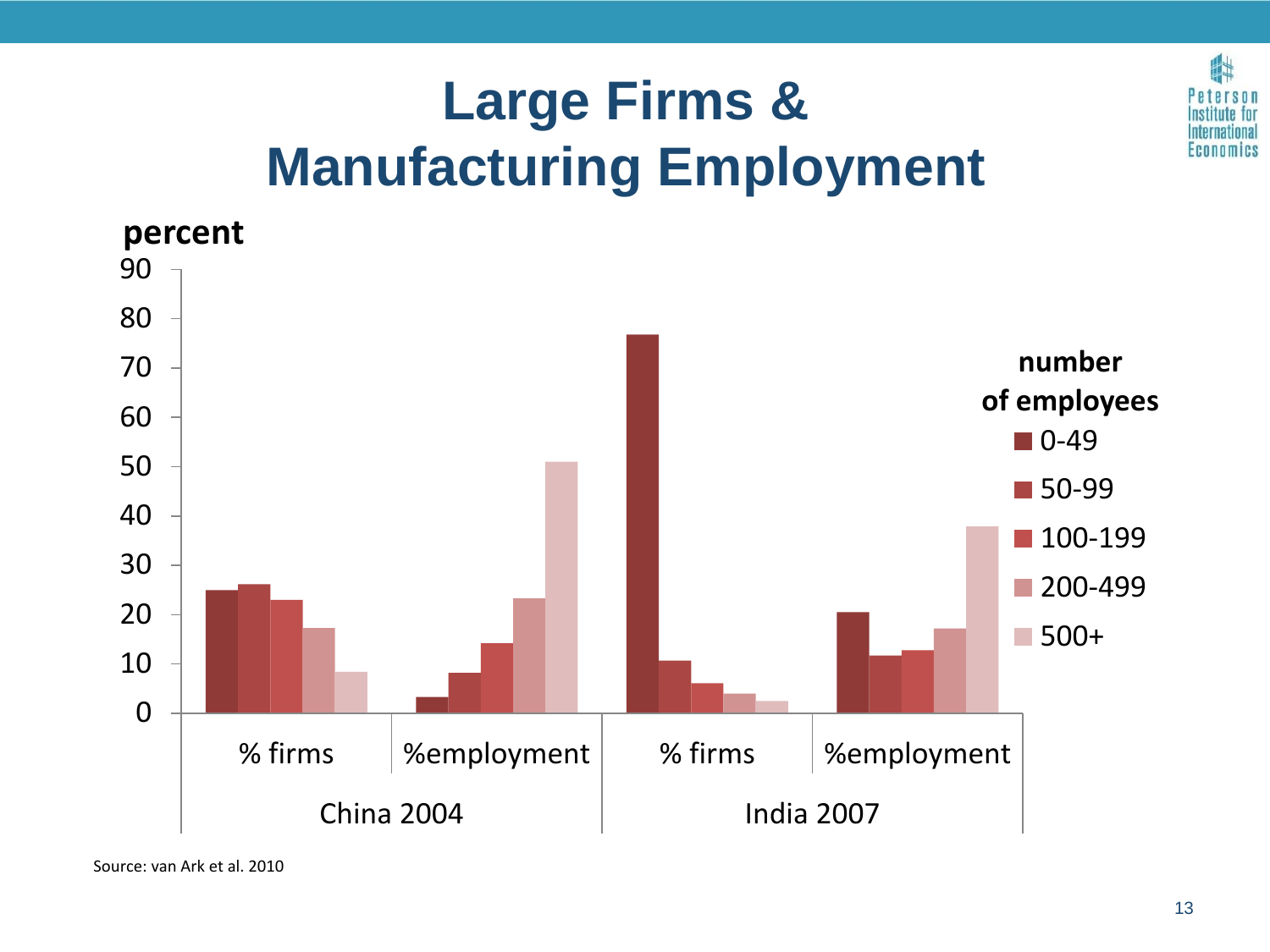

# **Branding Development:**

**US at the turn of last century and the BRICS this century**



Source: Maddison Project 2013.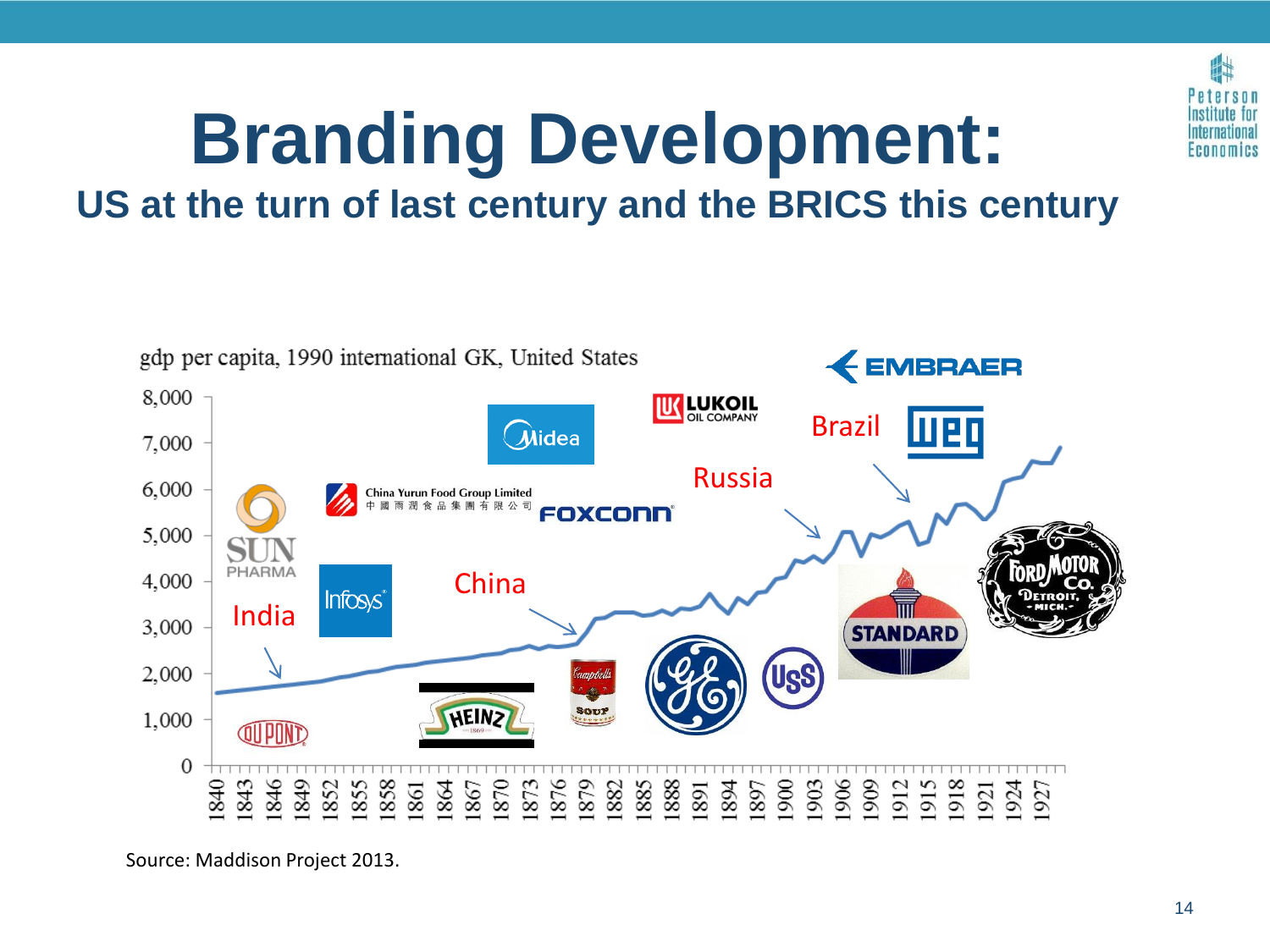#### **A Note on Extreme Wealth & Inequality Wealth is growing faster than income in the North, but not in the South**

Growth in wealth of the 5 richest and GDP growth



Source: Author's calculations using data from Forbes World's Billionaires and World Bank WDI.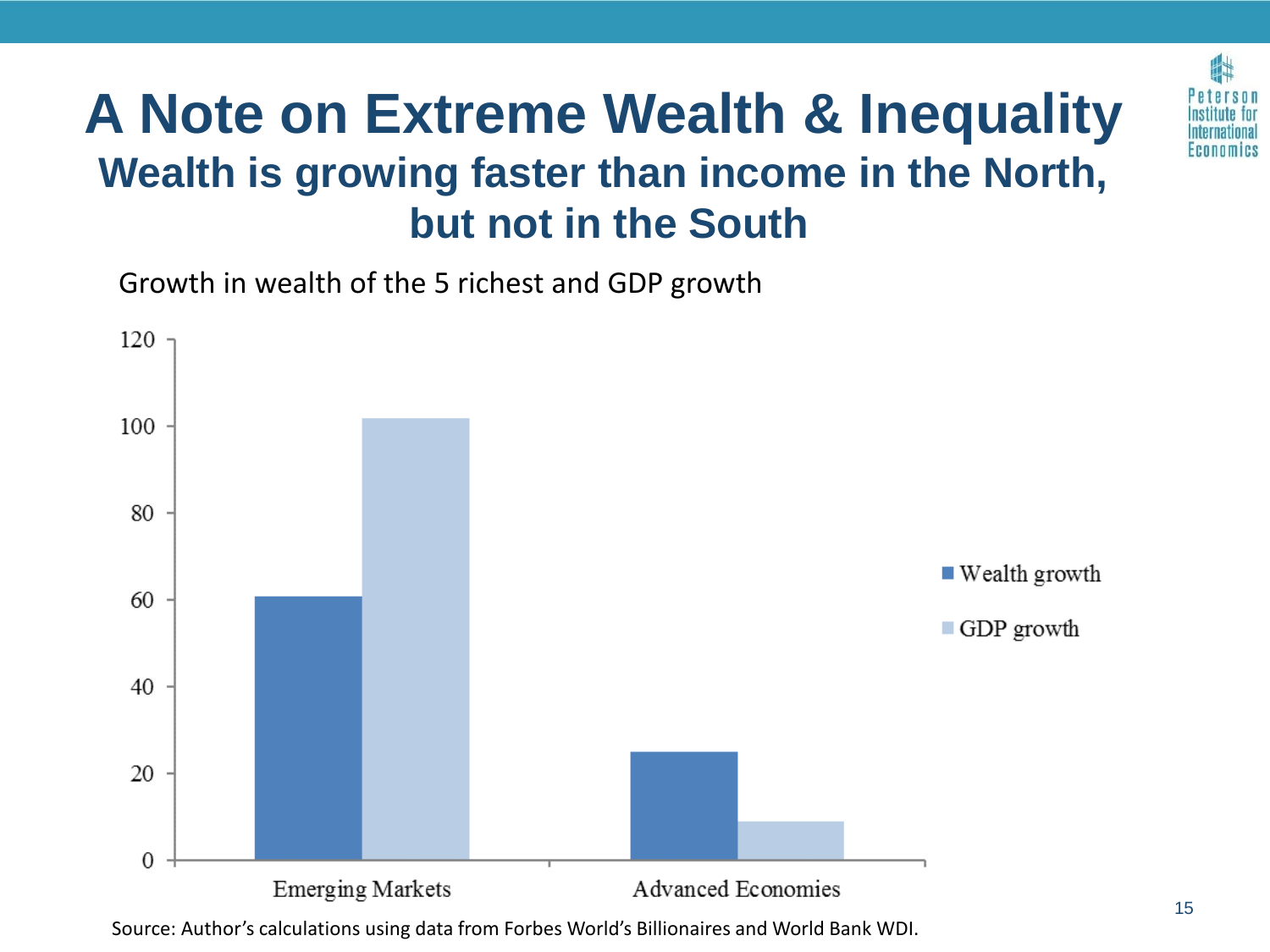

# **Policy Implications**

- Promote entrepreneurship
	- Property rights, free entry and openness to trade
- Limit cronyism
	- Transparent privatization & government procurement
- Tax more heavily less productive sources of wealth
	- Inheritance & (some) finance